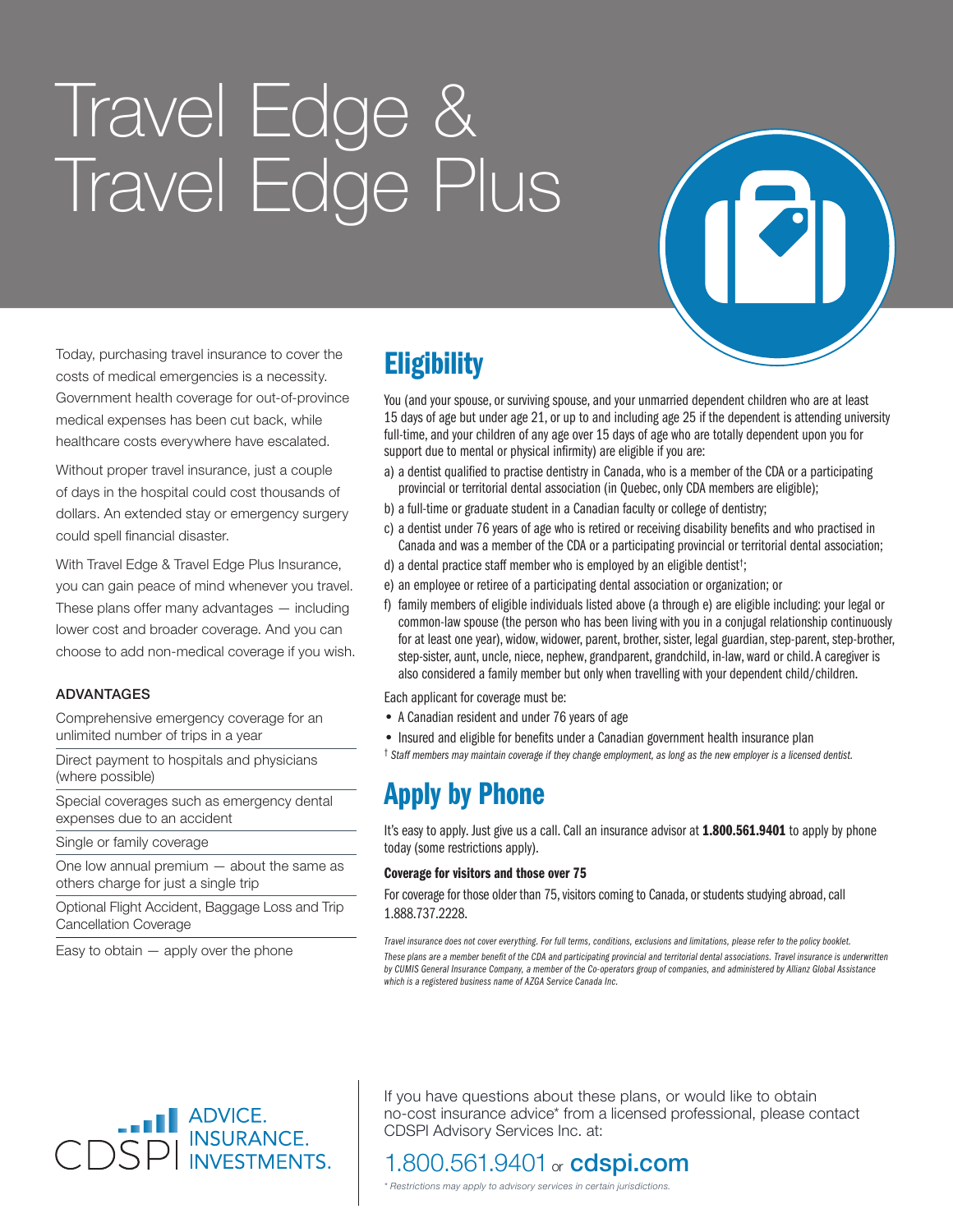# How Travel Insurance Covers You and Your Family

### *1. Travel Edge*

Travel Edge covers medical emergencies, whether they are the result of sickness or injury, and whether they occur anywhere in Canada outside your home province, or anywhere around the world.

One annual premium covers you for the whole year, no matter how many trips you take - so you don't have to buy insurance every time you travel. Coverage for an unlimited number of trips all year costs about the same as many other plans' coverage for just a single trip.

Where possible, your medical bills are paid directly - unlike some other plans that require the traveller to pay, then submit a claim for reimbursement.

#### RECEIVE COVERAGE FOR EMERGENCY MEDICAL EXPENSES

This insurance covers expenses related to travel medical emergencies, whether it involves hospital care, surgery or medical treatment. Eligible expenses include:

- Semi-private hospital room, and expenses for intensive care and coronary units
- Treatment by a physician or surgeon
- X-rays and diagnostic tests
- Costs of emergency surgery (up to policy maximum)
- Licensed ambulance
- Emergency room charges
- Prescription drugs and medication
- Crutches and other medical appliances

#### RECEIVE COVERAGE FOR SPECIALIZED EMERGENCY TREATMENT AND SERVICES

Travel Edge provides up to \$5,000,000 emergency travel medical coverage for each insured person per trip, and includes:

- Emergency dental expenses covering repair or replacement of natural teeth caused by an accidental blow to the face (up to \$2,000)
- Prescribed services of a chiropractor, physiotherapist and other approved specialists (up to \$200 each)
- Emergency transportation (including air ambulance services) when medically necessary
- Round-trip flights for up to two bedside companions outside the province of residence or country (up to \$3,000)
- Out of pocket expenses (up to \$500)
- Stolen or inoperable vehicle resulting in a return flight (up to \$5,000)

(Additional specialized benefits are outlined in the policy.)

### *2. Travel Edge Plus*

Travel Edge *Plus* provides all the same medical coverage as Travel Edge, *plus* Flight Accident, Baggage Loss and Trip Cancellation coverage.

#### FLIGHT ACCIDENT COVERAGE

If you or your insured family members die as the result of an injury caused by an accident while travelling as passengers on an airplane or helicopter shuttle service, the beneficiary will receive \$200,000 per insured person.

#### BAGGAGE LOSS COVERAGE

If baggage is lost, stolen or damaged on an insured trip, you or your insured family members will be reimbursed up to \$250 per baggage item (such as a coat or pair of shoes) with a \$25 deductible. The maximum amount that can be claimed is \$500 for single coverage and \$2,000 for family coverage. The loss must be supported by an authorized official report and some exclusions apply, for example, jewellery and camera equipment.

#### TRIP CANCELLATION COVERAGE

If you have to cancel a trip or return home from a trip early, you can lose out on prepaid travel costs. With this coverage, you or your insured family members will receive up to \$2,000 per person per trip for the non-refundable portion of prepaid travel arrangements and airfare in the case of:

- A medical emergency (or death) involving you or a member of your extended family, or of a travelling companion, business partner or member of their extended family, or the host at the trip destination
- Terrorism or civil disorder at your final destination for which the Canadian Government has issued an advisory against travelling
- A disaster that makes your home uninhabitable
- A quarantine of your residence
- Being subpoenaed to appear as a witness or being selected for jury duty

Additional Trip Cancellation coverage can be purchased on a per trip basis to a maximum of \$15,000 for a person with single coverage or \$30,000 for two or more family members with family coverage (regardless of the number of people in the family). This Additional Trip Cancellation Coverage must be purchased on the same day you book your trip or prior to any cancellation penalties being chargeable for that trip.

# Conditions and Limitations

This information is provided for your general guidance. Precise details, terms, conditions and exclusions are set out in the insurance contract for the Travel Edge Insurance and Travel Edge *Plus* Insurance plans. Please note that these plans do not cover expenses resulting from:

- 1. Any pre-existing medical condition if that condition was not stable in the 90 days immediately before each departure date.
- 2. Any loss, sickness, injury or expenses occurring while this policy or any of its benefits are not in effect, before the effective date or after the termination date or during a trip or part of a trip which is not an insured trip.
- 3. Any sickness, injury or medical condition for which a diagnosis need not have been made where a trip is undertaken for the purpose of securing medical treatment or advice.
- 4. Any investigation or treatment recommended or scheduled prior to any departure date, effective date or after the termination date.
- 5. Any treatment which can be reasonably delayed until you return to Canada (whether or not you intend to return) by the next available means of transportation, unless approved in advance by Allianz Global Assistance.
- 6. Medicines or drugs not approved for use by the appropriate government authority, experimental drugs, preventative, patent or proprietary medicines, vaccines, refill of an existing prescription, vitamins or vitamin preparations, and drugs or medicines which can be purchased over the counter.
- 7. Travelling against the advice of a physician or any loss resulting from a sickness or medical condition that was diagnosed by a physician as terminal prior to the effective date of this policy.
- 8. Major medical procedures, including but not limited to cardiac surgery, which are not approved in advance by Allianz Global Assistance.
- 9. Any rehabilitation or convalescent care.
- 10. Routine or elective treatment for pregnancy, including high-risk pregnancy, within the first 32 weeks of the pregnancy.
- 11. Pregnancy, childbirth or complications thereof after the 32<sup>nd</sup> week of pregnancy.
- 12. Losses while sane or insane due to:
	- emotional, mental or nervous disorders resulting from any cause, including but not limited to anxiety or depression; or
	- suicide, attempted suicide; or
	- intentional self-inflicted injury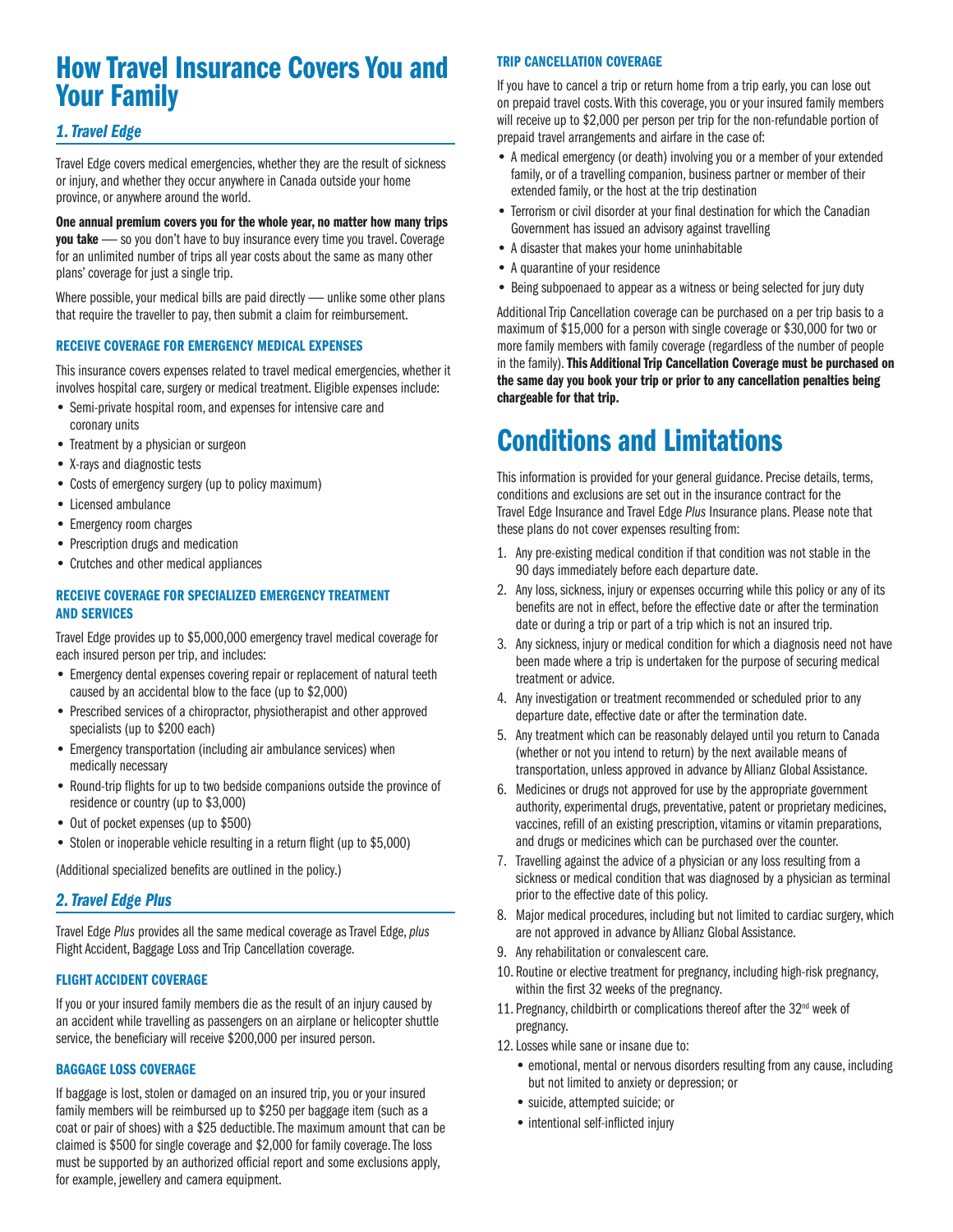- 13. Loss, death or injury, if at the time of the loss, death or injury, evidence supports that you were affected by, or the medical condition causing the loss was in any way contributed to by:
	- the use of alcohol, prohibited drugs, or any other intoxicant;
	- the non-compliance with prescribed treatment or medical therapy;
	- the use of medication or drugs that have not been approved by the appropriate government authority; or
	- the misuse of medication.
- 14. Act of war; kidnapping; act of terrorism caused directly or indirectly by nuclear, chemical or biological means; riot, strike or civil commotion; unlawful visit in any country.
- 15. Eye examinations, eyeglasses, sunglasses, contact lenses, hearing aids or prescriptions for same.
- 16. Air travel other than as a passenger in a commercial aircraft licensed to carry passengers for hire, except while being transported under the terms of the Emergency Air Ambulance benefit.
- 17. Injury resulting from training for or participating in:
	- speed contests usually and customarily in excess of 60 km per hour;
	- motor sport contests:
	- stunt activities, exhibitions or demonstrations of any kind;
	- professional sport activities; or
	- high-risk activities.
- 18. Sickness or injury resulting from a motor vehicle accident where you are entitled to receive benefits pursuant to any policy or legislative plan of motor vehicle insurance.
- 19. Any fraudulent, dishonest or criminal act by you, or any person acting with you, or your authorized representative, whether acting alone or in collusion with others.
- 20. Any loss incurred in a city, region, or country when, prior to the effective date, Global Affairs Canada issued a written warning to avoid all travel, or to avoid non-essential travel, to that city, region, or country.
- Note: Coverage is not available to any individual who has:
- been diagnosed with a terminal illness
- been diagnosed with or had an episode of congestive heart failure
- Acquired Immune Deficiency Syndrome (AIDS) or Human Immunodeficiency Virus (HIV)
- Alzheimer's disease or any other type of dementia
- received any type of treatment for pancreatic cancer, liver cancer or any other type of cancer that has metastasized
- been prescribed or used home oxygen treatment in the past 12 months
- had a major organ transplant (i.e. heart, kidney, liver and/or lung)
- received kidney dialysis treatment in the past 12 months

For a complete list of exclusions, please see the Travel Edge & Travel Edge *Plus* Insurance Policy.

"Pre-Existing Condition" means a sickness, injury or medical condition, whether or not diagnosed by a physician:

- a) for which you exhibited signs or symptoms; or
- b) for which you required or received medical consultation; and
- c) which existed prior to the effective date of your coverage

"Change of Prescribed Medication" means medication dosage or frequency being reduced, increased, stopped and/or new medications being prescribed and/or taken by you. Change of Prescribed Medication, when supported in writing by your physician, will be considered for coverage in the following two (2) instances:

- a) The active ingredient or dosage of the medication remains the same or is decreased due to an improvement of the medical condition.
- b) Newly developed and introduced drugs on the market are prescribed where a definite improvement in the patient's condition is anticipated.

# Annual Premium Rates

Coverage for Travel Edge and Travel Edge Plus Insurance begins on the date your application and premium payment are received by CDSPI, or a later effective date that you specify, and is effective for one year from that date.

Premium rates include HST on the administration portion; other taxes are extra where applicable under federal or provincial laws.

# Determining Your Premium

#### For single coverage:

First decide whether you want Travel Edge or Travel Edge *Plus*. Then simply make your choice of 15-, 30-, 60- or 90-days coverage, and find the premium on the appropriate option table that corresponds to your age.

#### For family coverage:

First, select Travel Edge or Travel Edge *Plus*. Then, make your choice of 15-, 30-, 60- or 90-days coverage and add the figures that apply to each spouse's age from the appropriate option table.

Family coverage insures the parents and all dependent children under 21 years of age, or up to and including age 25 if attending university full-time. All insured family members are covered for all trips, whether travelling together or independently.

In addition, family coverage provides travel insurance at no additional cost for a caregiver (a person who is 18 years of age or older, not related to you by blood or marriage, who is employed to provide childcare in your family home) when the caregiver is travelling with your dependent children.